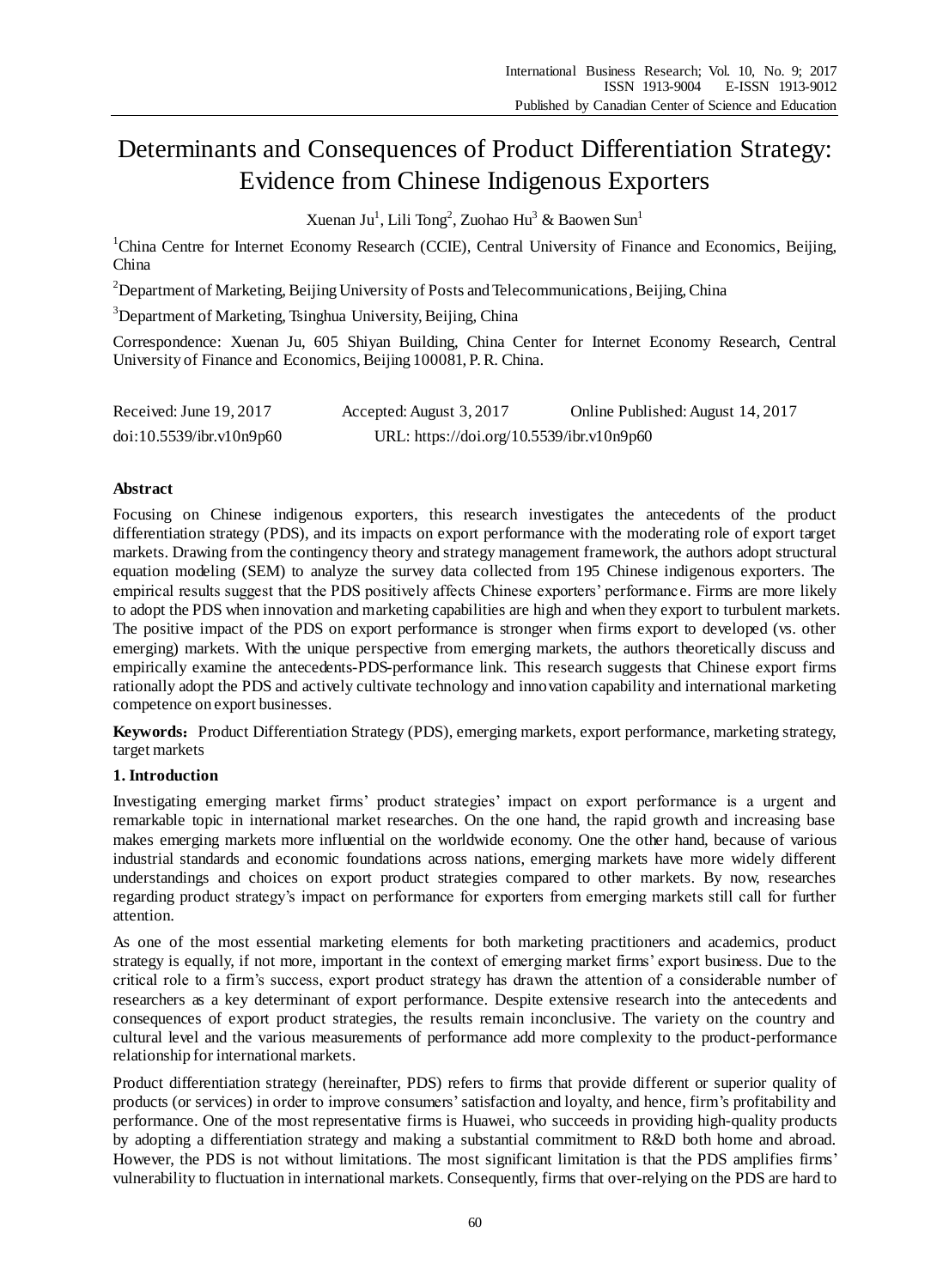cultivate a sustainable course on international markets.

Since the empirical results in the existing literature are inconclusive, and the complex nature of the impact of the PDS on performance for firms from the emerging markets, this paper inspects the determinants of PDS adoption and its impact on export performance in the context of emerging markets. Our paper contributes to the empirical perspective of the relation between the PDS and export performance. In addition, our paper provides a better investigation of the different impacts of the PDS in various international markets. In specific, our paper plans to discuss the following questions:

- (1) Whether the PDS improve or harm export performance for firms from emerging markets?
- (2) What antecedents lead emerging market firms to adopt the PDS?
- (3) What factors moderate the impact of the PDS on export performance?

The rest of our paper proceeds as follows. We outline the conceptual and theoretical background of the existing studies in section 2. In the following section, we present the research framework and our key hypotheses. We describe our research methodology and data sample in section 4. In section 5 we report data analysis and key results of our empirical model. Finally, we provide practical implications and the future research directions.

## **2. Theoretical Background**

### *2.1 Definition and Implication of the PDS*

The concept of the PDS stems from industrial economic theory, which concludes two major approaches of earning superior return compared to competitors: differentiation strategy and cost leadership strategy. Differentiation strategy emphasizes distinctive capabilities and unique experiences compared to competitors, while cost leadership focuses on lower production and distribution costs to create higher margins (Porter, 2011). Constraint by technological and capital reasons, many established firms prefer PDS when they enter into international markets. Advanced innovative power and technological leadership helps them to produce high-end products. In addition, because established exporters prefer to provide the market with high value-added products, they tend to adopt differentiation strategy when they compete internationally. Therefore, the PDS requires firms have sufficient capital, superior management and experience of international business. In the particular circumstance of globalization, exporters should plan the international strategies from a synergistic perspective. The adoption of the PDS can help exporters acquire advantageous position and grow in a sustainable manner.

#### *2.2 Conceptual Framework*

As figure 1 indicates, both external antecedents (export market's turbulent intensity and institutional pressure) and internal factors (export product's innovation and international marketing competence) influence an exporting firm's strategic decision on the PDS adoption. Combined with the RBV, Cavusgil and Zou (1994) argue that both the particular strategy designed for international markets and capacity to conduct the international marketing strategy determine export performance. Therefore, conceptual framework of our study indicates that the PDS and international marketing competence influence a firms'export performance together.



Figure 1. Conceptual Framework: Antecedents and Consequences of the PDS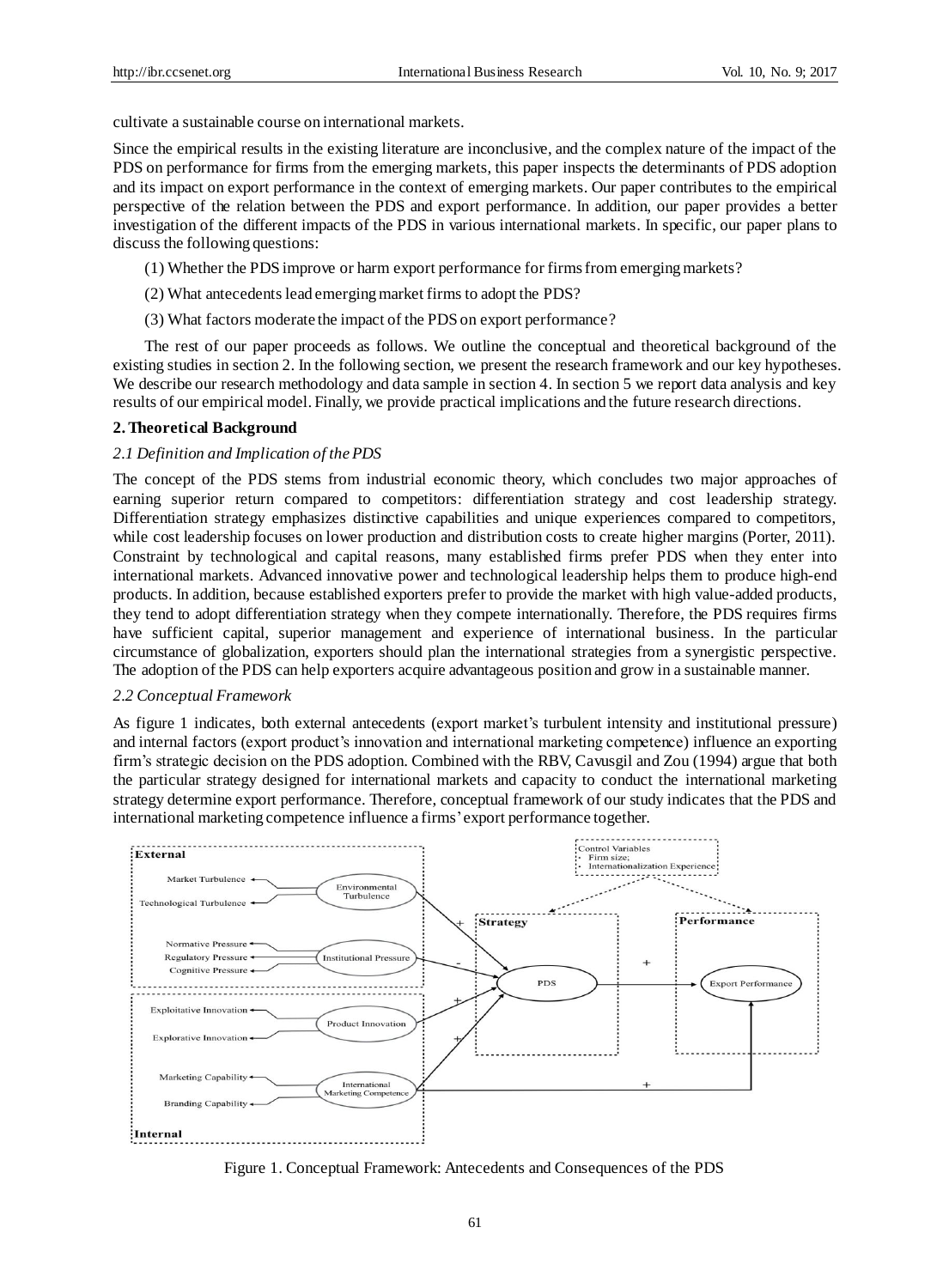## **3. Hypothesis Development**

## *3.1 Antecedents of the PDS*

*Market Turbulence* Market turbulence describes the degree to which an international market changes, including changes in market environment and industry technology (Jaworski & Kholi, 1993; Lages & Montgomery, 2004). As one of the most important environmental factors in the field of PDS studies, market turbulence shows significant and direct impact on exporters' international strategies (Powers & Loyka, 2010; Tan & Sousa, 2011). The change in competitors, pricing and technology improvement are different sources of market turbulence.

Some studies suggest that with the escalation of market turbulence, firms will face the pressure and incentive to adopt PDS to differentiate their products or services from their competitors, thus maximizing market orientation and customer value. Therefore, market turbulence is positively related to the PDS adoption (e.g., Lages et al., 2008). However, other researchers believe that in the volatile environment, firms will emphasize the economies of scale and cost advantages, so the market turbulence will promote the implementation of standardization strategy (e.g., Powers & Loyka, 2007).

In this paper, we suggest that in turbulent international markets, the adoption of cost-leading strategies will exacerbate the potential risks associated with product homogenization. Instead, by providing unique products/services that can effectively distinguish themselves from their competitors. The PDS not only improve product quality, but also helps firms effectively shape their brand image. Therefore, this paper argues that as the market turbulence is constantly escalating, firms from emerging markets are more likely to adopt PDS. Thus, we propose that:

**H1.** Firms from emerging markets are more likely to adopt the PDS when the turbulence in (1) the export market and (2) industry technology is high.

*Institutional pressure* Based on the literature review, the current studies regarding institutional pressure in the field of international marketing strategy are mainly focused on the following three dimensions: regulatory pressure, formative pressure and cognitive pressure. Empirical studies show that institutional pressure have significant impact on firms' international marketing strategies as well as export performance (Qu, 2007; Cavusgil & Zou, 1994). We propose that when institutional pressures from international markets continue to rise, firms need to allocate more resources in adapting local institutional environments. Stricter institutional requirements also consume the resources that the firm allocates for the international market, so the firm will take a more efficient organizational structure to compensate for the loss of efficiency, and thus tend to be more cost-effective rather than differentiation. This tendency is particularly evident in firms from emerging markets. Unfavorable research and development capabilities make the internationalization of emerging market firms do not have enough resources to meet the local institutional environment pressure while providing higher value-added products at the same time, so this study argues that with the institutional environment pressure rises, the tendency to choose the PDS will be gradually reduced.

Therefore, we propose the second hypothesis:

**H2.** Firms from emerging markets are less likely to choose the PDS when institutional pressure of international market is intense.

*Product innovation* Product innovation is one of the key elements of international business because they influence multiple aspects of international markets (Myers and Cavusgil 1996). We suggest that product innovation is an effective means to distinguish exporting firms from their international competitors. Since the differentiation strategy means that the products/services offered have higher added value, are perceived as unique and excellent from consumers' perception, and can bring more benefits to consumers. Therefore, product innovation is positively related with PDS adoption. Existing researches suggest that innovation not only plays as an important source of firm's creativity, but also enhance export performance through the process in collecting, understanding and applying new knowledge and new information (Aragón-Correa, García-Morales, & Cordón-Pozo, 2007). In addition, the process of innovation will strengthen learning and application of new ideas and new methods to more effectively meet customer needs (Kaleka & Berthon, 2006). Therefore, we propose that product innovation can positively affect emerging market firms'adoption in PDS.

**H3.** Firms from the emerging market are more likely to adopt the PDS if their product innovation capability in (1) exploitation and (2) exploration is high.

*International Marketing Competence* International marketing competence plays a critical role on both the choice and implementation of export strategy. As one school of marketing competence emphasizes capabilities and resources which support exporters to conduct business internationally (Zou & Cavusgil, 2002), other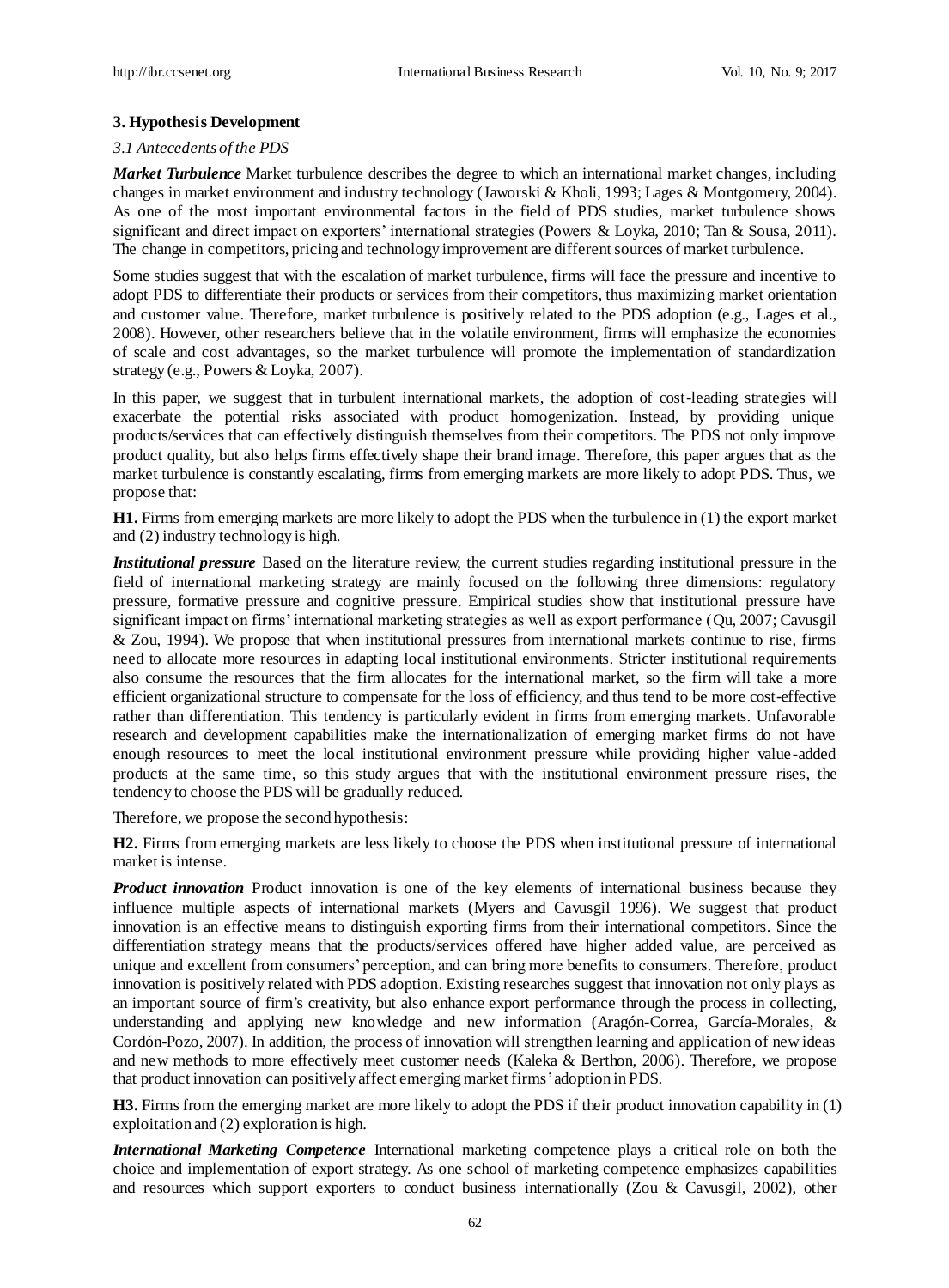scholars claim that international marketing competence is reflected in each aspects of marketing mix (e.g., price, product, promotion and distribution) to the international circumstance (Moen & Servais, 2002). Despite the different emphasis, existing literature agrees that superior international marketing competence enhances firms' export performance.

We suggest that the effect of firms' international marketing competence consist of three aspects: (1) identify export market characteristics; (2) develop appropriate international marketing strategies; and (3) effectively conduct the chosen strategies. In addition, international marketing competence allows firms to respond to market turbulences by collecting and analyzing information in a timely manner.

As a matter of fact, there is a significant number of firms from emerging markets adopt differentiation strategy on international markets. We suggest that the PDS is appropriate if this strategy complies with the firms' own features. Moreover, compared with cost-leadership strategy, exporting firms are more likely to adopt the PDS if they possess strong brand power internationally. Therefore, we propose that:

**H4.** Firms from emerging markets are more likely to choose the PDS if their (1) international marketing capability and (2) international branding capability are high.

**H5.** Firms from emerging markets are more likely to achieve superior export performance if their (1) international marketing capability and (2) international branding capability are high.

## *3.2 Performance Effect of the PDS*

Export performance is one of the most dominant consequences of export strategies. However, international marketing studies adopt various measurements of performance. In current study, we use economic indicators (sales growth and profitability) and strategic indicators (export goal achievement and management satisfaction) to measure a firm's performance on international markets. As a matter of fact, export product strategy's impacts on export performance are inconsistent, with some researchers suggest that cost-leadership strategy enhances a firm's export performance in terms of sales volume, sales growth and profitability (e.g., Lado, Mart nez-Ros,  $\&$ Valenzuela, 2004) and others find that differentiation strategy is desirable to a firm's performance in terms of sales growth, export intensity, profitability, degree of internationalization, and satisfaction with export performance (e.g., Cooper & Kleinschmidt, 1985; Brouthers & Xu, 2002). Additionally, some studies also find non-significant relationships between product competitiveness and export performance (Albaum & Tse, 2001).

We propose that the PDS positively affects emerging market firms' export performance. On the one hand, the overweight emphasis on prices due to competition homogeneity, in turn, exacerbates the greater reliance on cost-leadership strategies. However, this price-sensitive environment also limits the potential for higher profit margins and more sustainable development. At the same time, the advantages of low labor costs, low raw material cost are gradually disappearing in emerging markets. Therefore, firms from emerging markets should provide differentiated products/services to make up for the loss of competitive advantage (Ghauri & Cateora, 2010). On the other hand, the PDS can increase firms' profitability from a long-term point of view (Yap & Yazdanifard, 2014). In addition, the PDS can enhance firms' export performance by shaping a superior brand image, improving consumer satisfaction and loyalty and increasing brand premium. Therefore, the authors propose that:

**H6.** The PDS positively relates to export performance of firms from emerging markets.

## *3.3 Moderating Effects of Exports Markets*

The particular characteristics of emerging markets allow exporters to trade with both developed and developing markets. However, these two markets are different in the following aspects. First, according to the criteria of defining developing and developed, these two markets have various levels of industrial foundations and economic power. Strong purchasing power allows consumers to choose multiple preferred features rather than only focusing on price. As a result, the impact of the PDS on firms' export performance is more significant in developing markets compared to that in developed ones. In addition, instead of product alone, consumers from developed-market tend to comprehensively evaluate various characteristics such as service and customization. Hence, we propose that:

**H7.** Compared to developing markets, the positive impact of the PDS on export performance is more salient if firms export to developed markets.

## **4. Methodology**

## *4.1 Field Interviews*

We first translate the English questionnaire into Chinese based on existing literature. To better investigate the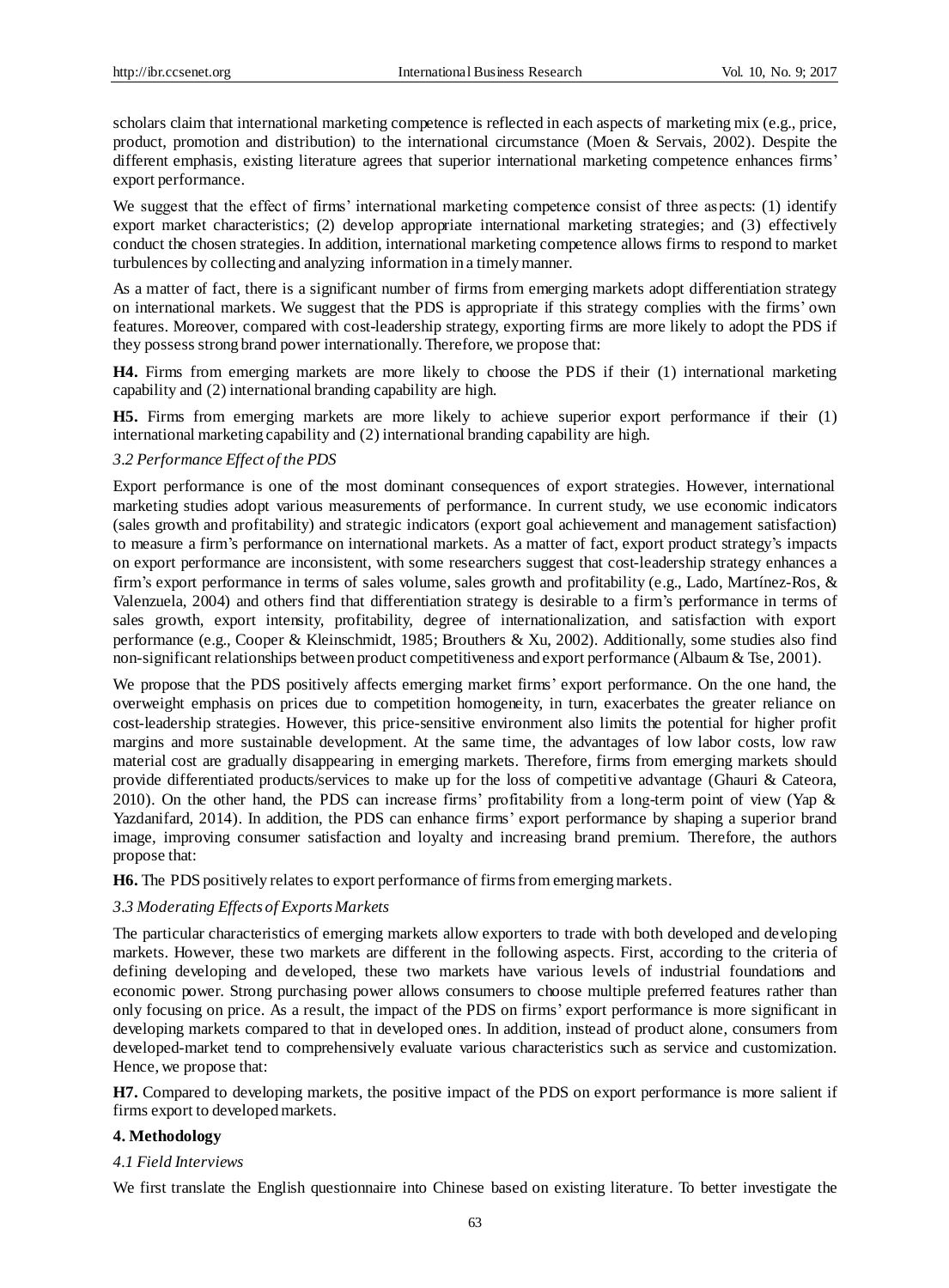relationship between the PDS and export performance, we conduct in-depth field interviews with twelve executive managers of export business from China. Integrating their expertise and experience from export business operations, the interviewees provide useful implications on the accuracy of questionnaire and the contents of key constructs. In the following step, we invite three academic professionals from the marketing field to evaluate our questionnaire in order to ensure its reliability and validity from the academic perspective (Zikmund, Babin, & Griffin, 2012).

## *4.2 Questionnaire Development and Measures*

Basing on existing literature and filed interviews, we design a standardized questionnaire. Furthermore, we translate the Chinese questionnaire back into the English and interview 20 MBA students about the expression of its contents. After revising the expressions and other amendments, our questionnaire includes six segments: measuring the PDS, export performance, market turbulence, institutional pressure, product innovation and international marketing competence. In the last section of the questionnaire, we also collect firm-related data such as firm size, age, export intensity and so on.

*The PDS* We follow Cavusgil and Zou (1994) and Moen and Servais (2002) to measure the PDS in four ways: "customers can easily recall our products", "our products are different from all other products in terms of attributes", "Our products are different from all other products in terms of overall perceived quality" and "we pursue a differentiation strategy by products." These four aspects cover the main concept of the PDS and its evaluation.

*Market Turbulence* The authors follow Jaworski and Kohli (1993) and Jayachandran et al. (2005) to measure the degree of turbulence in market and technology respectively. Market turbulence is measured by "frequent changes in customer preferences", "our customers tend to look for new product all the time", "new customers tend to have product-related needs that are different from those of our existing customers"; while technological turbulence is measured by "the technology is our industry is changing rapidly" and "technological changes provide big opportunities in our industry".

*Institutional pressure* Existing literature describes the institutional pressure with three dimensions: (1) cognitive pressure (2) regulatory pressure; and (3) normative pressure. The authors follow Qu (2007) and Yiu & Shige (2002) to measure these constructs.

*Product innovation* Following the discussions of Jimenez and Valle (2011) and Zhou and Wu (2007), we develop scales to measure product innovation from two dimensions: exploitive innovation (use and refine existing knowledge and skill) and explorative innovation (search and pursue completely new knowledge and skill).

*International marketing competence* According to existing literature, the construct of "international marketing competence" is measured in two ways: the capabilities and resources that allow firms to operate on international markets), and the competence of the marketing mix (e.g., price, product, promotion and distribution) to the international field. In this paper, we follow the latter stream (Moen & Servais, 2002) to measure a firm's international marketing competence from the perspective of marketing mix internationalization.

*Export performance* As discussed above, we measure a firm's export performance both economically (sales growth and profitability) and strategically (export goal achievement and management satisfaction) (Reimann et al., 2010; Morgan, Katsikeas, & Vorhies, 2012).

#### *4.3 Data and Sample*

We choose firms from China to collect data and conduct empirical analysis. We believe Chinese exporters are appropriate to our research because their vast export volume and fast growth in recent years. As the first step, we choose samples from the Directory of Foreign Economic and Trade Enterprises of China (2013-2014) (a database from the Chinese Department of Foreign Trade Ministry of Commerce) and Alibaba (the largest internet-based e-commerce company in China). We choose firms according to three criteria: (1) firms must export to international markets; (2) firms must have more than 50% Chinese ownership; and (3) firms must have complete contact information. We received 195 usable questionnaires at the end of survey. Our samples distribute mainly across four industrial categories: computer, electronic and optical products (ISIC 26), textiles and wearing apparel (ISIC 13, 14), chemicals and chemical products (ISIC 20), and manufacturing of machinery and equipment (ISIC 28). Table 1 summarizes our sample characteristics in detail.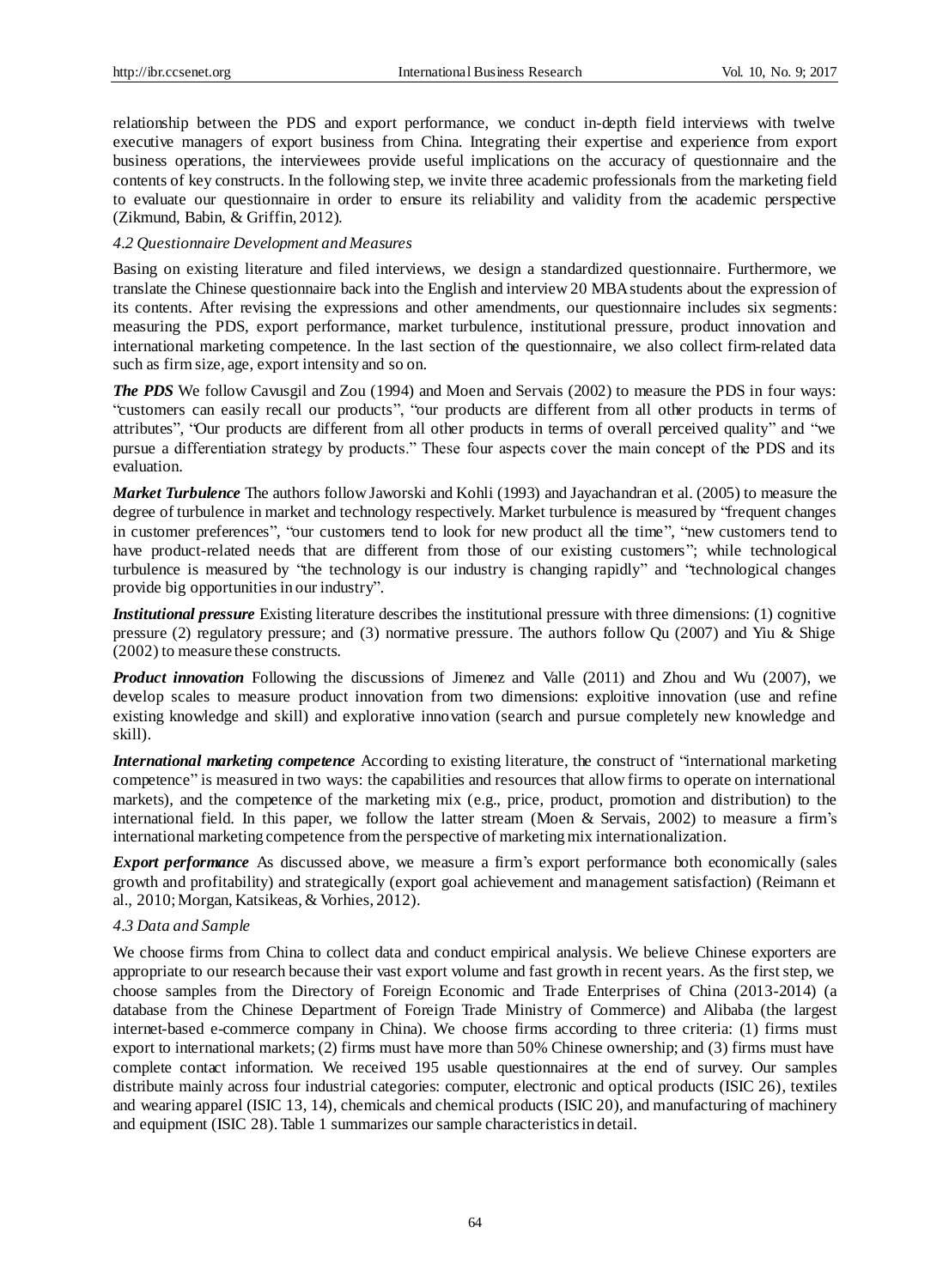| Size (employee number) |            | Volume<br><b>Sales</b><br>(rmb)<br>million) |          | Computer, electronic and<br>optical products (ISIC 26) | 33%   | Export Target Markets*      |       |
|------------------------|------------|---------------------------------------------|----------|--------------------------------------------------------|-------|-----------------------------|-------|
| 200 or less            | 37.4%      | 300 or less                                 | 22%      | Textiles<br>Wearing<br>and<br>Apparel (ISIC 13, 14)    | 36%   | Developed<br>countries      | 47.1% |
| 201-500                | 20.6%      | 300-3000                                    | 44%      | Chemicals and chemical<br>products (ISIC 20)           | 20%   | Other emerging<br>countries | 52.9% |
| 501-1000               | 18.1%      | 3000 or more                                | 34%      | Manufacturing<br>of                                    | 11%   | <b>Total</b>                | 100%  |
|                        |            |                                             |          | machinery and equipment<br>(ISIC 28)                   |       |                             |       |
| 1001-5000              | 14.8%      | <b>Total</b>                                | 100%     | <b>Total</b>                                           | 100%  |                             |       |
| More<br>than           | 9.1%       |                                             |          |                                                        |       | <b>Export Products</b>      |       |
| 5000                   |            |                                             |          |                                                        |       |                             |       |
| Total                  | 100%       | <i>Export Intensity</i>                     |          | Geographical Distribution                              |       | Consumer goods              | 43.2% |
|                        |            | 10% or less                                 | 23%      | Zhejiang                                               | 21.9% | Industrial goods            | 56.8% |
| Export                 | Experience | 10%-30%                                     | 33%      | Guangdong                                              | 19.4% | Total                       | 100%  |
| ( <i>years</i> )       |            |                                             |          |                                                        |       |                             |       |
| 5 or fewer             | 52%        | 50%-70%                                     | 19%      | Jiangsu                                                | 13.5% |                             |       |
| $5-10$                 | 35%        | 70% or more                                 | 25%      | Hebei                                                  | 13.5% |                             |       |
| $11 - 15$              | 3.2%       | Total                                       | 100%     | Beijing                                                | 12.3% |                             |       |
| 15 or more             | 9.8%       |                                             |          | Others                                                 | 19.4% |                             |       |
| <b>Total</b>           | 100%       | Primary<br>Affiliation                      | Industry | <b>Total</b>                                           | 100%  |                             |       |

|  | Table 1. Sample firm description (Adjusted industry affiliation according to ISIC) |  |
|--|------------------------------------------------------------------------------------|--|
|  |                                                                                    |  |

\*Developed countries: \$12,746 GNI per capita or more; Emerging countries: \$12,746 per capita or less (The World Bank, 2015 fiscal year<sup>1</sup>).

Identify "the country/market your most important clients/markets located in" if export to both developed and emerging markets simultaneously.

Survey data tend to suffer from some bias that could undermine the accuracy and efficiency of the estimation. Common method bias and nonresponse bias are representative bias of survey data. Common method bias refers to "variance that is attributable to the measurement method rather than to the constructs the measures are assumed to represent" (Podsakoff & Organ, 1986). While nonresponse bias comes from respondents differ in meaningful ways from nonrespondents (Armstrong and Overton, 1977). We test these biases and the results suggest that both bias are not significant. Hence, Common method bias and nonresponse bias are not severe challenges to the following analysis. We use a structural equation model (SEM) to conduct the empirical analysis. The detailed information of the bias tests is listed in appendix.

## **5. Results**

1

#### *5.1 Measure Assessment*

Table 2 summarizes our data in terms of construct means, standard deviations, and the correlation matrix between the constructs. The AVE (average variance extracted) of each construct is reported on the diagonal.

| Construct                            | Mean | <b>SD</b> |      |      |      |      |      |       |       |      | $_{\rm ^{3}C}$ | pds         | per |
|--------------------------------------|------|-----------|------|------|------|------|------|-------|-------|------|----------------|-------------|-----|
|                                      |      |           | mtur | ttur | rprs | fprs | cprs | linno | kinno | mcap | <sub>1</sub> p |             |     |
| Market Turbulence (mtur)             | 4.27 | 1.40      | 0.64 |      |      |      |      |       |       |      |                |             |     |
| <b>Technological Turbulence</b>      | 6.11 | 1.73      | 0.24 | 0.74 |      |      |      |       |       |      |                |             |     |
| (ttur)                               |      |           |      |      |      |      |      |       |       |      |                |             |     |
| <b>Regulatory pressure (rprs)</b>    | 5.48 | 1.38      | 0.14 | 0.16 | 0.83 |      |      |       |       |      |                |             |     |
| <i>Normative pressure (fprs)</i>     | 4.59 | 0.89      | 0.26 | 0.19 | 0.67 | 0.85 |      |       |       |      |                |             |     |
| Cognitive pressure (cprs)            | 4.49 | 0.92      | 0.07 | 0.06 | 0.54 | 0.69 | 0.82 |       |       |      |                |             |     |
| <b>Exploitative Innovation</b>       | 5.14 | 1.15      | 0.14 | 0.28 | 0.31 | 0.48 | 0.44 | 0.72  |       |      |                |             |     |
| (linno)                              |      |           |      |      |      |      |      |       |       |      |                |             |     |
| <i><b>Explorative Innovation</b></i> | 4.85 | 1.23      | 0.17 | 0.33 | 0.38 | 0.51 | 0.42 | 0.60  | 0.73  |      |                |             |     |
| (kinno)                              |      |           |      |      |      |      |      |       |       |      |                |             |     |
| <b>Marketing Capability (mcap)</b>   | 4.58 | 1.10      | 0.24 | 0.27 | 0.62 | 0.44 | 0.34 | 0.45  | 0.47  | 0.70 |                |             |     |
| <b>Branding Capability (bcap)</b>    | 4.06 | 1.42      | 0.09 | 0.33 | 0.25 | 0.33 | 0.29 | 0.32  | 0.32  | 0.55 | 0.70           |             |     |
| <b>Product Differentiation</b>       | 4.69 | 1.35      | 0.15 | 0.26 | 0.16 | 0.26 | 0.23 | 0.29  | 0.27  | 0.32 | $0.28$ 0.65    |             |     |
| Strategy (pds)                       |      |           |      |      |      |      |      |       |       |      |                |             |     |
| Export performance (per)             | 4.82 | 1.18      | 0.16 | 0.31 | 0.16 | 0.23 | 0.22 | 0.33  | 0.28  | 0.37 | 0.32           | $0.24$ 0.87 |     |
|                                      |      |           |      |      |      |      |      |       |       |      |                |             |     |

|  |  | Table 2. Means, standard deviations, and correlations among latent constructs (AVE values on diagonal) |  |  |  |  |
|--|--|--------------------------------------------------------------------------------------------------------|--|--|--|--|
|  |  |                                                                                                        |  |  |  |  |

1 http://data.worldbank.org/topic/economy-and-growth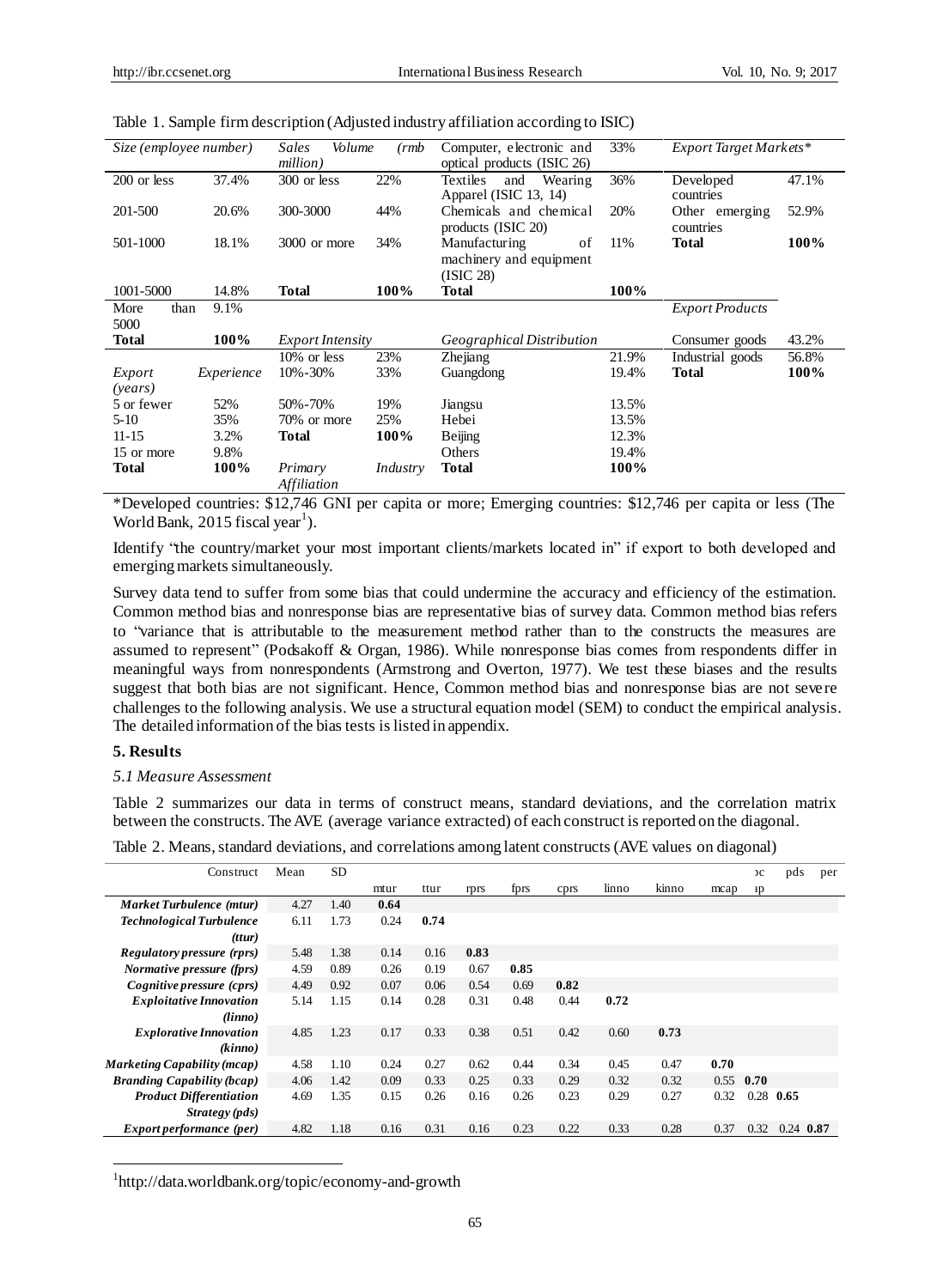Table 3 summarizes the key results of Confirmatory Factor Analysis (CFA) and standardized factor loading of each construct.

Table 3. Measurement models and Confirmatory Factor Analysis (CFA) results

| $\alpha$              | Cronbach's alpha      |                | Cronbach (1951)     |
|-----------------------|-----------------------|----------------|---------------------|
| $P_{\text{VC}}(\eta)$ | Average               | Variance       | Fornell and Larcker |
|                       | Extracted (AVE)       | (1981)         |                     |
| $\rho_{(n)}$          | Composite Reliability | Bagozzi (1980) |                     |

|                                                                                                                                    | $\alpha/\rho_{\rm vc(\eta)}/\rho_{(\eta)}$ | Standardized | Z-value       | Source                     |
|------------------------------------------------------------------------------------------------------------------------------------|--------------------------------------------|--------------|---------------|----------------------------|
| <b>Environmental Turbulence</b>                                                                                                    |                                            | Loading      |               | Jaworski & Kholi<br>(1993) |
| <b>Market Turbulence</b>                                                                                                           | .81/ .64/ .84                              |              |               |                            |
| In our kind of business, customers' product preference<br>change quite a<br>bit over time.                                         |                                            | .85          | 13.82         |                            |
| Our customers tend to look for new product all the time                                                                            |                                            | .84          | 13.58         |                            |
| New customers tend to have product-related needs that are<br>different                                                             |                                            | .70          | 9.34          |                            |
| from those of our existing customers.                                                                                              |                                            |              |               |                            |
| <b>Technological Turbulence</b>                                                                                                    | .82/ .74/ .85                              |              |               |                            |
| The technology in our industry is changing rapidly<br>Technological changes provide big opportunities in our<br>industry           |                                            | .96<br>.75   | 10.54<br>5.92 |                            |
| <b>Institutional pressure</b>                                                                                                      |                                            |              |               | Yiu & Shige $(2002)$       |
| <b>Regulatory pressure</b>                                                                                                         | .94/0.84/0.95                              |              |               |                            |
| The local government in the international market severely<br>punish operating practices that violate laws and regulations          |                                            | .89          | 15.64         |                            |
| Local governments in the international market protect the<br>interests of market players through strict law enforcement            |                                            | .93          | 15.59         |                            |
| The local government in the international market actively<br>advocates that enterprises should comply with laws and<br>regulations |                                            | .92          | 15.80         |                            |
| Local governments in the international market respond<br>quickly to corporate irregularities reflected in the public               |                                            | .92          | 16.22         |                            |

| $\alpha/\rho_{\rm vc(\eta)}/\rho_{\rm (\eta)}$                                                                  | Standardized<br>Loading | Z-value | Source                    |
|-----------------------------------------------------------------------------------------------------------------|-------------------------|---------|---------------------------|
| .87/ .85/ .91<br>Normative pressure                                                                             |                         |         |                           |
| We can learn about normative codes from local industry or<br>professional associations                          | .89                     | 10.83   |                           |
| The social corporate responsible business philosophy is highly<br>recommended by the international public       | .84                     | 14.08   |                           |
| The public in the international market highly appreciates the responsible<br>treatment of stakeholders          | .88                     | 15.09   |                           |
| It is highly influential if we follow all kinds of industry rules on the<br>international market                | .77                     | 12.45   |                           |
| Cognitive pressure<br>.88/ .82/ .93                                                                             |                         |         |                           |
| We believe that international firms should follow the local laws and<br>regulations of the international market | .92                     | 13.80   |                           |
| We believe that international firms should have social responsibility for<br>their international markets        | .84                     | 13.90   |                           |
| We believe that international firms should create value for customers in the<br>international market            | .95                     | 14.14   |                           |
| <b>Product Innovation</b>                                                                                       |                         |         | Jimenez & Valle<br>(2011) |
| <b>Exploitative Innovation</b><br>$.91/$ , 72 $/$ , 91                                                          |                         |         |                           |
| Upgraded current knowledge for familiar products                                                                | .81                     | 13.46   |                           |
| Invested in exploiting mature technologies that improve the productivity                                        | .84                     | 14.16   |                           |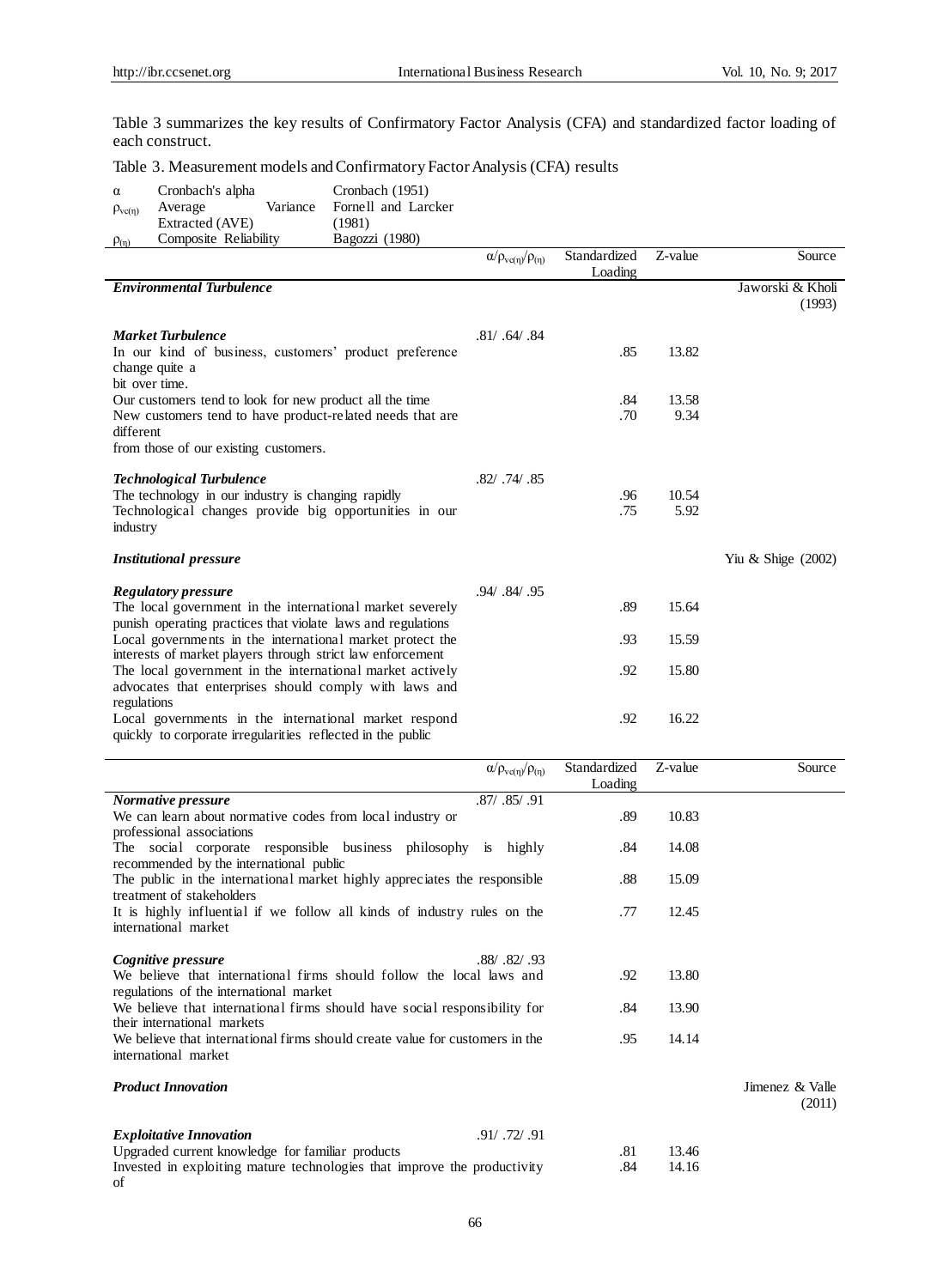| current innovation operations<br>Enhanced abilities in searching for solutions to customer problems that are |                                          | .87                     | 15.06          |                          |
|--------------------------------------------------------------------------------------------------------------|------------------------------------------|-------------------------|----------------|--------------------------|
| near to existing solutions.<br>Upgraded skills in product development processes in which<br>the firm already |                                          | .87                     | 14.92          |                          |
| possesses rich experience.                                                                                   |                                          |                         |                |                          |
| <b>Explorative Innovation</b><br>Acquired manufacturing technologies and skills entirely                     | .87/ .73/ .92                            | .83                     | 13.91          |                          |
| new to the firm<br>Learned product development skills and processes entirely                                 |                                          | .86                     | 14.67          |                          |
| new to the industry.<br>Learned totally new skills in funding new technology and<br>training $R & D$         |                                          | .79                     | 12.86          |                          |
| personnel.<br>Strengthened innovation skills in areas where it has no prior<br>experience                    |                                          | .93                     | 10.54          |                          |
|                                                                                                              | $\alpha/\rho_{\rm vcc} / \rho_{\rm (n)}$ | Standardized<br>Loading | Z-value        | Source                   |
| <b>International Marketing Competence</b>                                                                    |                                          |                         |                | Moen & Servais<br>(2002) |
| <b>Marketing Capability</b>                                                                                  | .90/ .70<br>/ .90                        |                         |                |                          |
| We can set price efficiently on the export markets.<br>We can build and manage our distribution network      |                                          | .75<br>.88              | 12.09          |                          |
| effectively.<br>We can effectively advertise and promote our product on                                      |                                          | .85                     | 15.46          |                          |
| export markets.                                                                                              |                                          | .85                     | 14.36          |                          |
| We can adopt differentiation strategy by marketing<br>approaches.                                            |                                          |                         | 14.46          |                          |
| <b>Branding Capability</b>                                                                                   | .82/ .70                                 |                         |                |                          |
| Ability to carry out brand building in the international                                                     | / .83                                    | .87                     |                |                          |
| market<br>Ability to develop overseas markets for our brands                                                 |                                          | .81                     | 14.31<br>12.60 |                          |
| <b>Export Performance</b>                                                                                    | .94/ .87/ .96                            |                         |                | Reimann et al.           |
| Growth rate of sales volume.                                                                                 |                                          | .92                     | 16.83          | (2010)                   |
| Profitability of export business<br>Export business achieved our anticipated export strategic                |                                          | .96<br>.90              | 17.92<br>13.84 |                          |
| goal<br>Our firm is satisfied with the management of export                                                  |                                          | .95                     | 15.01          |                          |
| performance                                                                                                  |                                          |                         |                |                          |
| <b>Product Differentiation Strategy (PDS)</b>                                                                | .86/ .65/ .90                            |                         |                | Cavusgil & Zou<br>(1994) |
|                                                                                                              |                                          |                         |                | Moen & Servais<br>(2002) |
| Our product has a high reputation in the international<br>market                                             |                                          | .73                     | 11.05          |                          |
| Our product is significantly different from other products in<br>terms of image and design                   |                                          | .84                     | 13.17          |                          |
| Our product is significantly different from other products in                                                |                                          | .89                     | 7.37           |                          |
| terms of function and quality<br>We adopt a product differentiation strategy on international<br>markets     |                                          | .82                     | 9.75           |                          |

The results of composite reliability test show that constructs' CR values  $(\rho_{(n)})$  are all above .70, indicating that the measurement of our CFA model is reliable (Bagozzi, 1980; Hair, Black, Babin & Anderson, 2009). We use Cronbach's alpha to check internal consistency within each construct. The average loading size was .75, suggesting that our CFA model has a good convergence validity. Furthermore, we compare correlations and the AVE value ( $\rho_{vc_{(\eta)}}$ ) to evaluate discriminate validity. All AVE values in our CFA model are above .60 and higher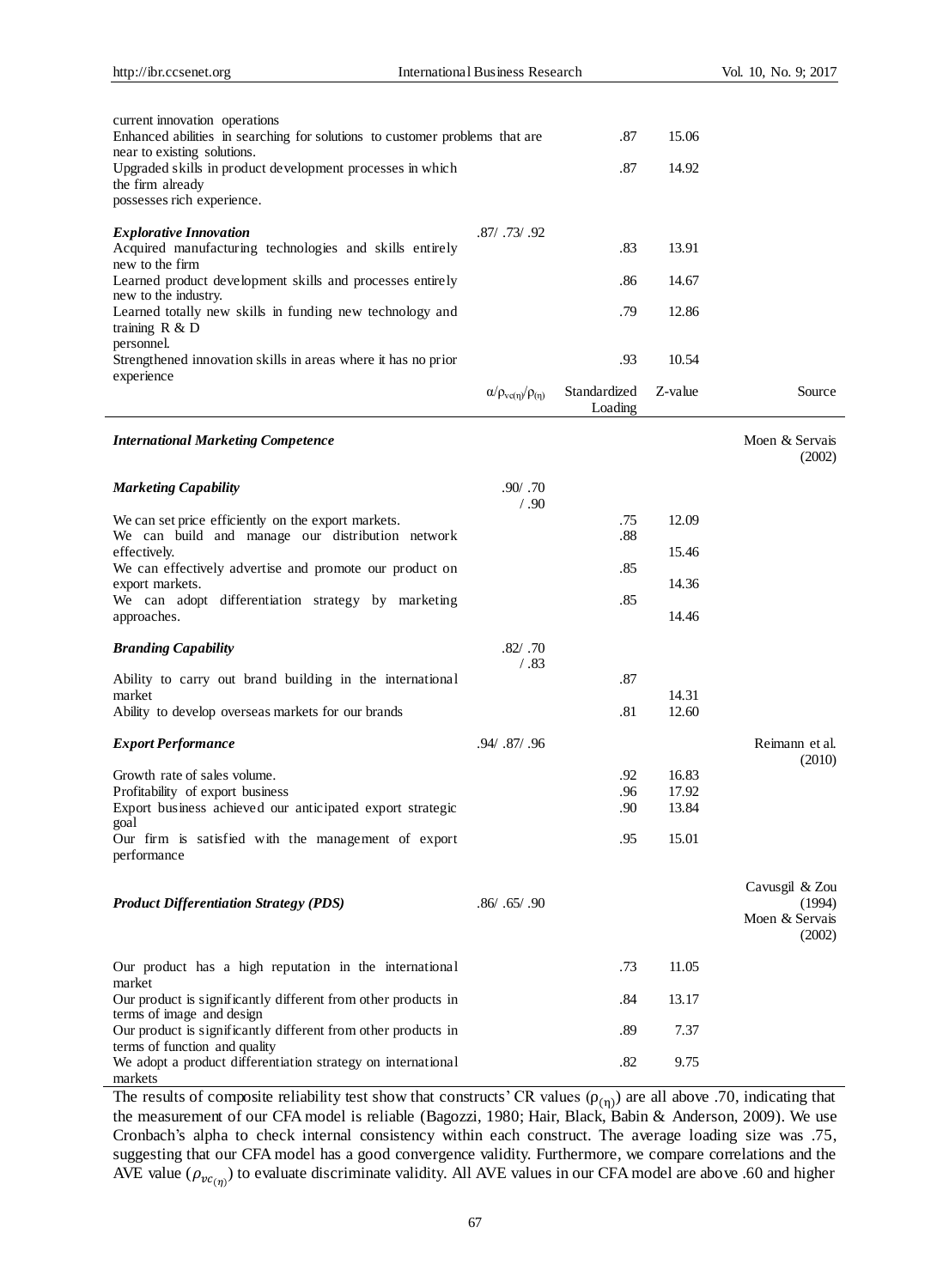than the squared correlations among other constructs (Fornell & Larcker, 1981). Therefore, the CFA results show a satisfying support for the following SEM analysis.

## *5.2 Structural Model*

Our structural model contains six constructs (PDS, environmental turbulence, institutional pressure, product innovation, international marketing competence, and export performance), 12 observable indicators and 195 observations. Model fit measures of the SEM model are:  $\chi^2 = 318.63$ , RMSEA= .05, CFI= .92, SRMR= .06, TLI= .90. Table 4 summarizes the results of the direct and indirect effects of the structural paths.

|  | Table 4. Structural Model Results: Antecedents and Consequences of the PDS |
|--|----------------------------------------------------------------------------|
|  |                                                                            |

|                               | Hypothesis                                       | Path<br>Coefficient<br>$(\beta)$ | Significance<br>$(Z - value)$ |
|-------------------------------|--------------------------------------------------|----------------------------------|-------------------------------|
| Environmental                 | H1.1: Market Turbulence $\rightarrow$ PDS        | $.30**$                          | 3.16                          |
| Turbulence                    | Tech Turbulence $\rightarrow$ PDS<br>$H1.2$ :    | $-.09$                           | $-0.93^{n.s.}$                |
|                               | H2.1:<br>Regulatory Pressure $\rightarrow$ PDS   | $-.04$                           | $-0.36$ <sup>n.s.</sup>       |
| <b>Institutional Pressure</b> | $H2.2$ :<br>Normative Pressure $\rightarrow$ PDS | $-.03$                           | $-0.15^{n.s.}$                |
|                               | $H2.3$ :<br>Cognitive Pressure $\rightarrow$ PDS | .06                              | $0.33^{n.s.}$                 |
| <b>Product Innovation</b>     | H3.1:<br>Exploitation $\rightarrow$ PDS          | $.38**$                          | 3.87                          |
|                               | H3.2:<br>Exploration $\rightarrow$ PDS           | .05                              | $0.28^{\mathrm{n.s.}}$        |
| International                 | Marketing Capability $\rightarrow$ PDS<br>H4.1:  | $.55***$                         | 4.10                          |
|                               | Branding Capability $\rightarrow$ PDS<br>H4.2:   | $.36***$                         | 3.67                          |
| Marketing                     | H5.1: Marketing Capability $\rightarrow$ PEF     | $.31**$                          | 3.89                          |
| Competence                    | H5.2: Branding Capability $\rightarrow$ PEF      | $.19**$                          | 2.85                          |
| Product                       | H6: $PDS \rightarrow Expert$ performance (PEF)   | $.16**$                          | 2.89                          |
| Differentiation               | $H7.1: PDS \rightarrow PEF$ (emerging)           | .09                              | 1.73                          |
| Strategy                      | H7.2:<br>$PDS \rightarrow PEF$ (developed)       | $.42***$                         | 4.56                          |
|                               | Firm size $\rightarrow$                          |                                  |                               |
|                               | <b>PDS</b>                                       | .07                              | $1.33^{n.s.}$                 |
|                               | Export performance                               | .02                              | $1.02^{n.s.}$                 |
| Control Variables             | Export experience $\rightarrow$                  |                                  |                               |
|                               | <b>PDS</b>                                       | $-.02$                           | $-1.34$ <sup>n.s.</sup>       |
|                               | Export performance                               | .06                              | $0.93^{n.s.}$                 |
|                               | $\chi^2$                                         | 1875.87**                        |                               |
|                               | <b>RMSEA</b>                                     | .05                              |                               |
|                               | <b>CFI</b>                                       | .92                              |                               |
| Model fits                    | <b>SRMR</b>                                      | .06                              |                               |
|                               | TLI                                              | .90                              |                               |
|                               | **p < .05; ***p < .01; n.s. non-significant      |                                  |                               |

Our proposed model is generally supported by the path coefficients. Market turbulence is positively related to the PDS ( $\beta$ = .30, p < .01) while technological turbulence does not show significant impact on PDS, which partly supports H1. Institutional pressure fails to show a significant impact on PDS adoption, thus H2 is not supported. As for product innovation, exploitive innovation is positively correlated with PDS adoption ( $\beta$ =.38, p < .01) while explorative innovation does not show significant impact, which partly supports H3. International marketing competence shows significant impact on PDS adoption  $(\beta = .55, p < .01)$  as well as export performance (β=.31, p < .01). Meantime, branding capability positively influences PDS (β=.36, p < .01) and export performance  $(6=19, p \le 01)$ , which supports H4 and H5. Meanwhile, the PDS significantly enhances firms' export performance ( $\beta$ = .16, p < .01), supporting H6. As for control variables, we add firm size and their export experience into the proposed SEM model. Results suggest that export experience does not have significant impact on PDS nor performance, neither did firm size significantly influence the PDS mechanism.

*Moderating role of export markets.* As Table 4 shows, we also compared the PDS mechanism between developing and developed markets. When firms export to developed markets, the impact of the PDS on export performance is significantly greater compared to developing markets ( $\beta$ = .42, p < .04). Therefore, H7 is supported.

#### **6. Discussion and Conclusion**

Product strategy has become one of the most important topics in international marketing research (Myers et al., 2002). With the deepening of internationalization, a great number of exporters enhance export performance by improving established product characteristics, which complies with the core element of the PDS: empower business growth through optimizing products quality and uniqueness. However, whether adopting the PDS is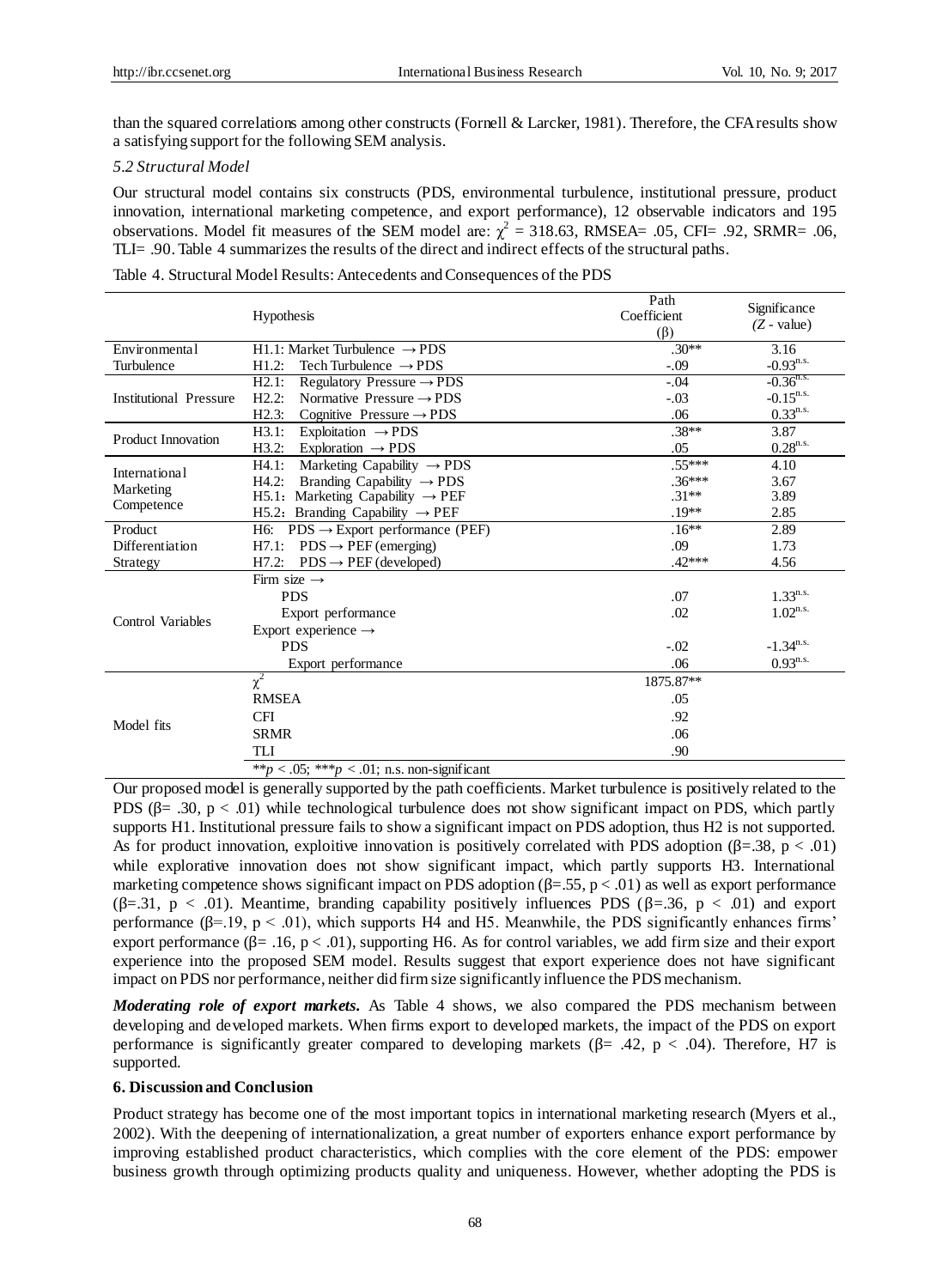beneficial to firms' export performance is still unclear. Compared to cost-leadership strategies, the PDS is especially hard for firms from emerging markets due to high costs and frequent technological change. Moreover, the particularities of cross border transactions make the PDS mechanism more vague and hard to predict.

In this paper, we aim to find appropriate explanations of the antecedents and consequences of the PDS in the context of firms from emerging markets. In specific, the research questions of this study are: (1) What factors lead firms to choose the PDS? (2) Does the PDS enhance firms' export performance? (3) Does the difference in export markets moderate the PDS mechanism?

#### *6.1 What Are the Effects of Antecedents of the PDS?*

*Market turbulence* According to the results of our SEM model, firms are more likely to adopt the PDS when the degree of turbulence in international market is high. As abovementioned, high turbulent market requires firms to provide unique and un-substitutable products in order to survive and maintain advantageous market position. The core advantage of the PDS is to provide superior quality products/services compared to competitors. In addition, the PDS can help firms to cultivate consistent and stable images on their international markets, which is particularly desirable to resist turbulence. Hence, the PDS is a more appropriate choice in a highly turbulent market.

*Institutional pressure* Inconsistent with H2, institutional positively affects PDS adoption. This insignificant result may come from two reasons: First, the degree of pressure on the institutional environment vary largely across different international markets, not all of them to prohibit the Chinese brand from choosing PDS. Especially when the firm is exporting to a market that shows less institutional pressure compared to home market, the negative impact of institutional pressure on the choice of PDS is not consistent. Second, the institutional pressure may also lead the firm to choose cost leadership strategy. This is due to the fact that the differentiated products or services offered by the emerging market firms may not meet the standards of the local institutional environment. Consequently, the added value cannot be converted to higher pricing power. Faced with this situation, emerging market exporters may rely on their own low-cost advantage and organizational efficiency to reduce prices to expand international market share.

*Product innovation* Results from our empirical analysis partly support the positive influence of product innovation on the PDS. While exploitative innovation represents the use and refinement of existing knowledge and skills in product development, the explorative innovation emphasizes the search and pursuit of completely new knowledge and skills in product development. Exploitative product innovation is more conservative and secure, while explorative product innovation, although it can bring higher returns, but also accompanied by higher risk. For the internationalization of emerging market firms, the exploitative innovation more realistic and effective for the PDS adoption. Although in recent years, emerging market firms' R&D capability has made considerable progress, there are significant differences from established international firms. Therefore, the results of this study show that the utilization of exploitative product innovation has a significant effect on PDS adoption.

*International marketing competence* Results from our empirical model show that firms are more likely to adopt the PDS if they have superior international marketing competence. In addition, those firms with high level of international marketing competence are more likely to achieve superior export performance. As we suggested in hypothesis development, strong international marketing competence enhances a firm's international operation by positioning in foreign markets accurately, execute chosen strategy effectively, and adjust them according to market turbulence flexibly. Therefore, when firms possess strong marketing competence on marketing and branding aspects, they tend to adopt the PDS for further and sustainable development on international markets. Consistent with existing literature, strong international marketing competence can improve firms' export performance in a direct manner.

#### *6.2 What is the Role of the PDS for Export Performance?*

Results from our empirical model show that the PDS positively affects firms' export performance, which confirms the expected effect of the PDS. First, PDS has an irreplaceable advantage, which is confirmed in the process of emerging market firms' internationalization process. The PDS emphasizes the establishment and maintenance of differences with competitors by delivering unique and reliable information, products, distribution channels, and customer services to customers, isolating their business systems from their competitors, protecting the firm from international competing factors that may affect marginal revenue factors (Phillips, Chang, & Buzzell, 1983). Second, we can consider the cost leadership strategy and PDS as both ends of the strategic spectrum, respectively. Two different strategies represent different competitive philosophy and both have their own advantages and disadvantages. Emerging market firms' strategic choice is a result of considering pros and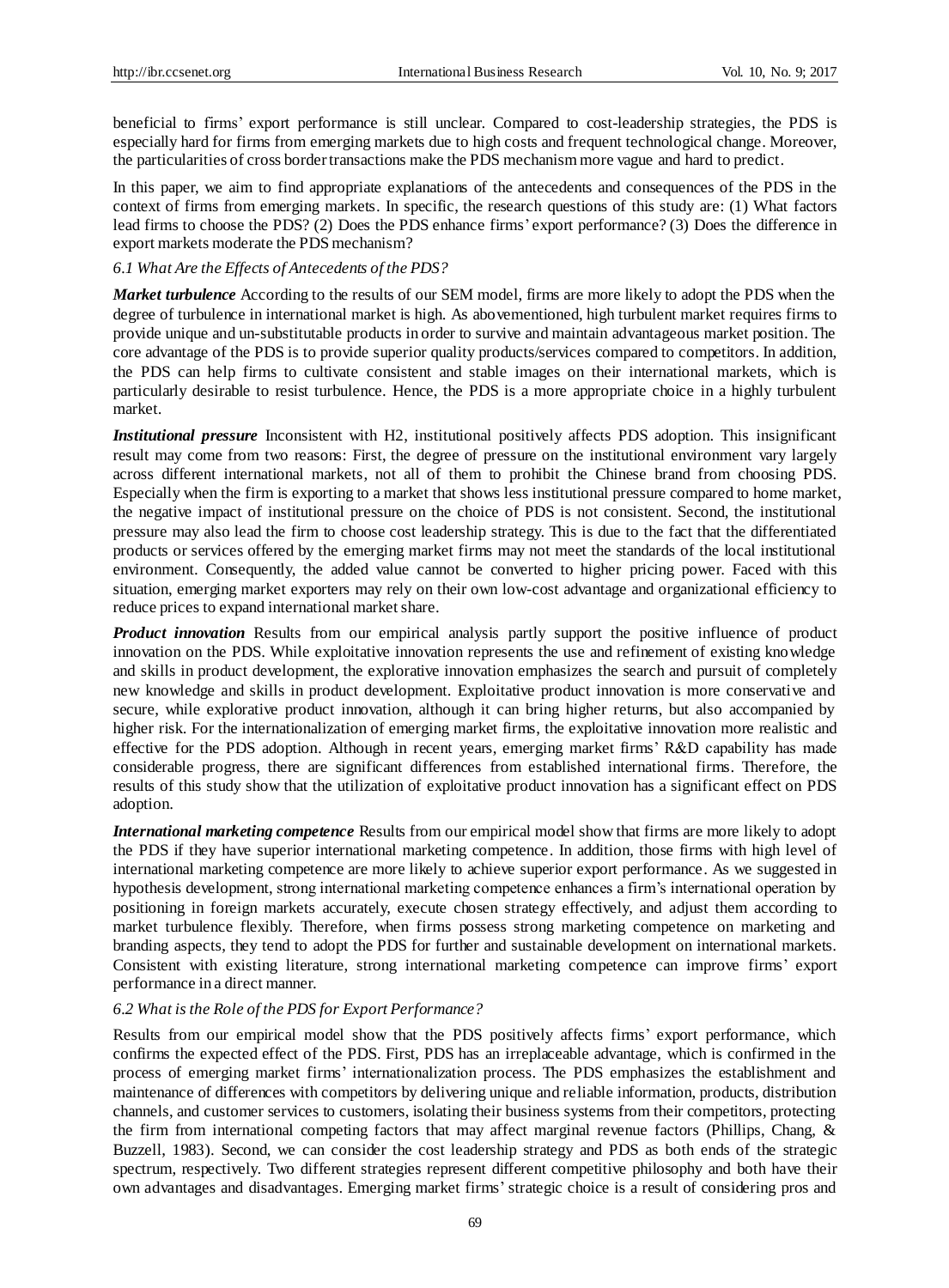cons of each strategy. With the deepening of the process of internationalization of emerging market firms, the disadvantages of cost-leading strategies become more and more prominent, and the effect of differentiation strategy on the internationalization process has been strengthened. As a result, PDS can enhance export performance through the establishment of a unique brand image and product characteristics to expand profit margins, and by improving customer satisfaction and loyalty to achieve sustainable development. Therefore, this paper argues that PDS has a significant effect on emerging market firms' performance.

## *6.3 Do Targeting Markets Affect the Impact of the PDS?*

The SEM model shows that the PDS significantly enhances firms' export performance on developed markets. However, when firms export to developing markets, there is no salient relationship between the PDS and performance. Hence, the positive effect of the PDS on export performance is more salient on developed markets compared to developing markets. We provide two possible explanations for this result. First, developed markets are featured with mature market structure and sufficient competition. Consequently, differentiation on products can lead to desirable market results as firm predicted. Thus, the PDS can play an efficient role on firms' export strategy on international markets. Second, consumers on developing markets are more price-sensitive compared to those on developed markets. Hence, compared to the PDS, adopting a price-leadership strategy is more suitable to developing markets. In addition, with the development of globalization, consumers on developing markets are exposed to products from both developed and developing markets. They prefer differentiated products from developed markets if they want to choose products with unique features. Thus, firms from emerging markets are not competitive enough compared to their competitors from developed markets from developing-market consumers' perspective. Combing these two reasons, the positive impact of PDS on export performance is more effective on developed markets.

#### *6.4 Practical Implications*

We provide three managerial recommendations. First, emerging market firms need to break the conservative view on PDS and distinguish the prevalence of the cost-leading strategy from its potential adverse effects on performance. The results of this study show that emerging market firms can achieve the desired export performance in the international market by adopting a differentiated strategy, rather than relying solely on cost leadership strategies. More and more cases show that over-reliance on cost leadership strategy will not only continue to compress profit margins, but also inhibits firms to establish superior brand image on international markets. PDS can help firms to cultivate competitive advantage which reflected in the higher price positioning, higher profit margins, more satisfied and more loyal customers and other aspects of accumulation. These competitive advantages are not easy to be imitated by the sustainability of competitors Second, this study suggests that emerging firms take full account of the external environment (international market turbulence and institutional pressure) and internal factors (product innovation and international marketing capabilities) in the selection of international marketing strategies. This approach provides a comprehensive analysis in the development of internationalization process as well as an effective forecast of the future development for emerging market firms. Third, the results of this study emphasize the importance of international marketing ability to the internationalization of emerging market firms and suggest that firms should join international competition by actively cultivating international marketing capabilities. As the empirical results show, international marketing capabilities can directly and significantly contribute to the growth of export performance, but also play a positive role in the formulation, implementation, adjustment of all aspects of international marketing strategies.

## *6.5 Limitations and Future Research*

Our study is not without limitations. First, in this paper we concentrate on the impact of international product strategy on firms' export performance. Other than product alone, we suggest that considering other marketing factors (such as pricing, entry mode, promoting, etc.) together with the PDS is also highly necessary and promising for future research. Second, current research includes market turbulence and institutional pressure as environmental factors. Besides, legal systems, government regulations and cultural similarities between international marketing and home markets still call for further investigation. Third, in this paper we choose cross sectional data to conduct our empirical analysis. In the future, we recommend to use longitudinal data to examine the PDS mechanism in order to observe the internationalization progress of firms from emerging markets.

#### **Acknowledgement**

We would like to thank the generous support provided by Young Teacher Development Foundation of Central University of Finance and Economics (Project No. QJJ1546).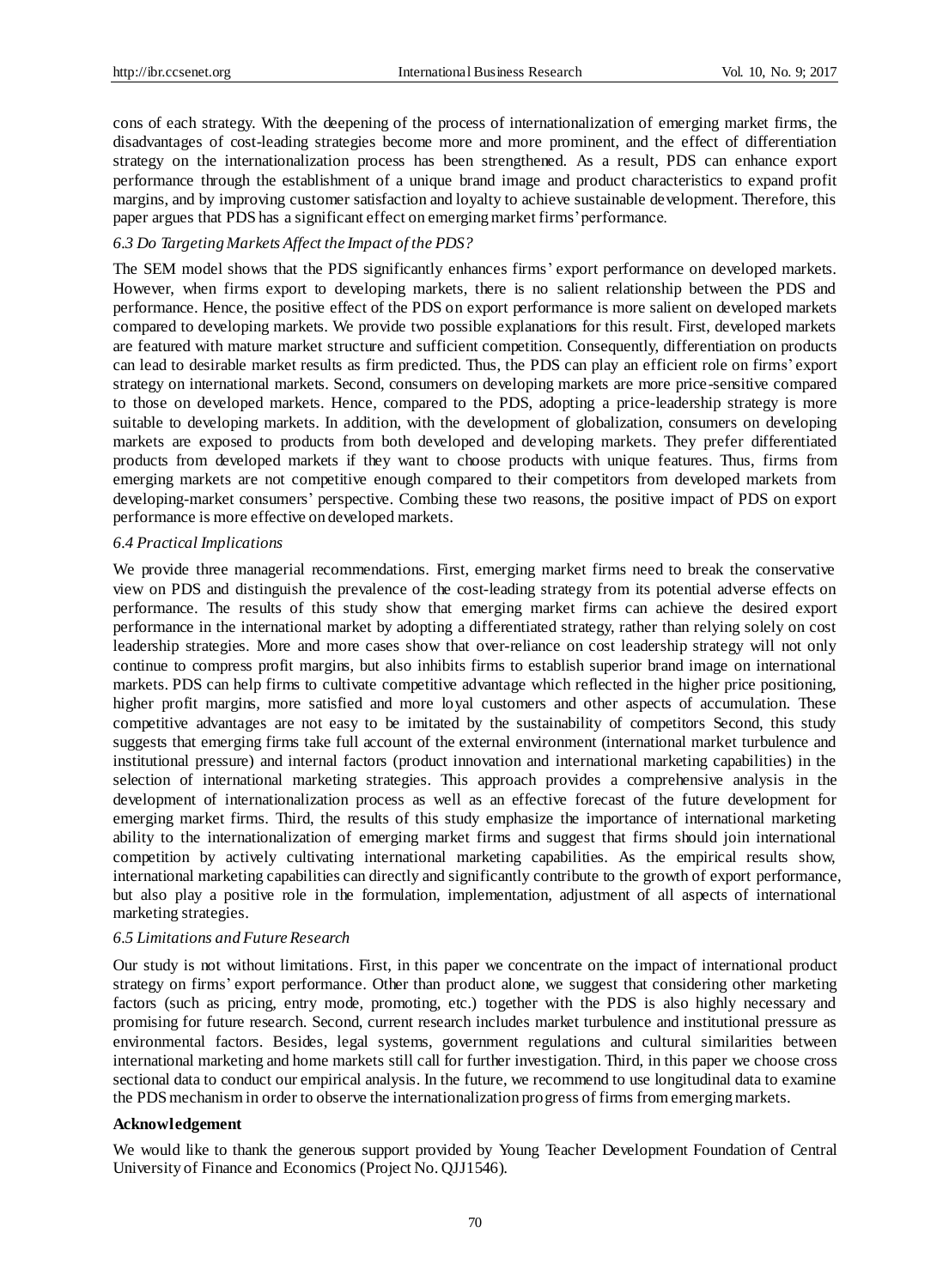### **References**

- Albaum, G., & Tse, D. K. (2001). Adaptation of international marketing strategy components, competitive advantage, and firm performance: a study of Hong Kong exporters. *Journal of International Marketing, 9*(4), 59-81. https://doi.org/10.1509/jimk.9.4.59.19943
- Aragón-Correa, J. A., Garc ía-Morales, V. J., & Cordón-Pozo, E. (2007). Leadership and organizational learning's role on innovation and performance: Lessons from Spain. *Industrial Marketing Management, 36*(3), 349-359. https://doi.org/10.1016/j.indmarman.2005.09.006
- Armstrong, J. S., & Overton T S. (1977). Estimating nonresponse bias in mail surveys. *Journal of Marketing Research, 14*(3), 396-402. https://doi.org/10.2307/3150783
- Bagozzi, R. P. (1980). *Causal models in marketing*. New York, NY: Wiley.
- Brouthers, L. E., & Xu, K. (2002). Product stereotypes, strategy and performance satisfaction: The case of Chinese exporters. *Journal of International Business Studies, 33*(4), 657-677. https://doi.org/10.1057/palgrave.jibs.8491038
- Cavusgil, S. T., & Zou, S. (1994). Marketing strategy-performance relationship: an investigation of the empirical link in export market ventures. *Journal of Marketing, 58*(1), 1-21. https://doi.org/10.2307/1252247
- Cooper, R. G., & Kleinschmidt, E. J. (1985). The impact of export strategy on export sales performance. *Journal of International Business Studies, 16*(1), 37-55. https://doi.org/10.1057/palgrave.jibs.8490441
- Fornell, C., & Larcker, D. F. (1981). Evaluating structural equation models with unobservable variables and measurement error. *Journal of Marketing Research, 18*(1), 39-50. https://doi.org/10.2307/3151312
- Ghauri, P. N., & Cateora, P. R. (2010). *International marketing.* McGraw-Hill Higher Education.
- Hair, J. F., Black, W. C., & Babin, B. J., et al. (2009). *Multivariate data analysis.* Englewood: Prentice Hall International.
- Jaworski, B. J., & Kohli, A. K. (1993). Market orientation: antecedents and consequences. *Journal of Marketing, 57*(3), 53-70. https://doi.org/10.2307/1251854
- Jayachandran, S., Sharma, S., & Kaufman, P., et al. (2005). The role of relational information processes and technology use in customer relationship management. *Journal of Marketing, 69*(4), 177-192. https://doi.org/10.1509/jmkg.2005.69.4.177
- Jiménez-Jiménez, D., & Sanz-Valle, R. (2011). Innovation, organizational learning, and performance. *Journal of Business Research, 64*(4), 408-417. https://doi.org/10.1016/j.jbusres.2010.09.010
- Kaleka, A., & Berthon, P. (2006). Learning and locale: The role of information, memory and environment in determining export differentiation advantage. *Journal of Business Research, 59*(9), 1016-1024. https://doi.org/10.1016/j.jbusres.2006.07.002
- Lado, N., Mart ínez-Ros, E., & Valenzuela, A. (2004). Identifying successful marketing strategies by export regional destination. *International Marketing Review, 21*(6), 573-597. https://doi.org/10.1108/02651330410568024
- Lages, L. F., & Montgomery, D. B. (2004). Export performance as an antecedent of export commitment and marketing strategy adaptation: Evidence from small and medium-sized exporters. *European Journal of Marketing, 38*(9/10), 1186-1214. https://doi.org/10.1108/03090560410548933
- Lages, L. F., Jap, S. D., & Griffith, D. A. (2008). The role of past performance in export ventures: a short-term reactive approach. *Journal of International Business Studies, 39*(2), 304-325. https://doi.org/10.1057/palgrave.jibs.8400339
- Moen, Ø., & Servais, P. (2002). Born global or gradual global? Examining the export behavior of small and medium-sized enterprises. *Journal of International Marketing, 10*(3), 49-72. https://doi.org/10.1509/jimk.10.3.49.19540
- Morgan, N. A., Katsikeas, C. S., & Vorhies, D. W. (2012). Export marketing strategy implementation, export marketing capabilities, and export venture performance. *Journal of the Academy of Marketing Science, 40*(2), 271-289. https://doi.org/10.1007/s11747-011-0275-0
- Myers, M. B., & Cavusgil, S. T. (1996). Export pricing strategy-performance relationship: a conceptual framework. *Advances in International Marketing, 8*, 159-178. https://doi.org/10.1108/03090560210412746